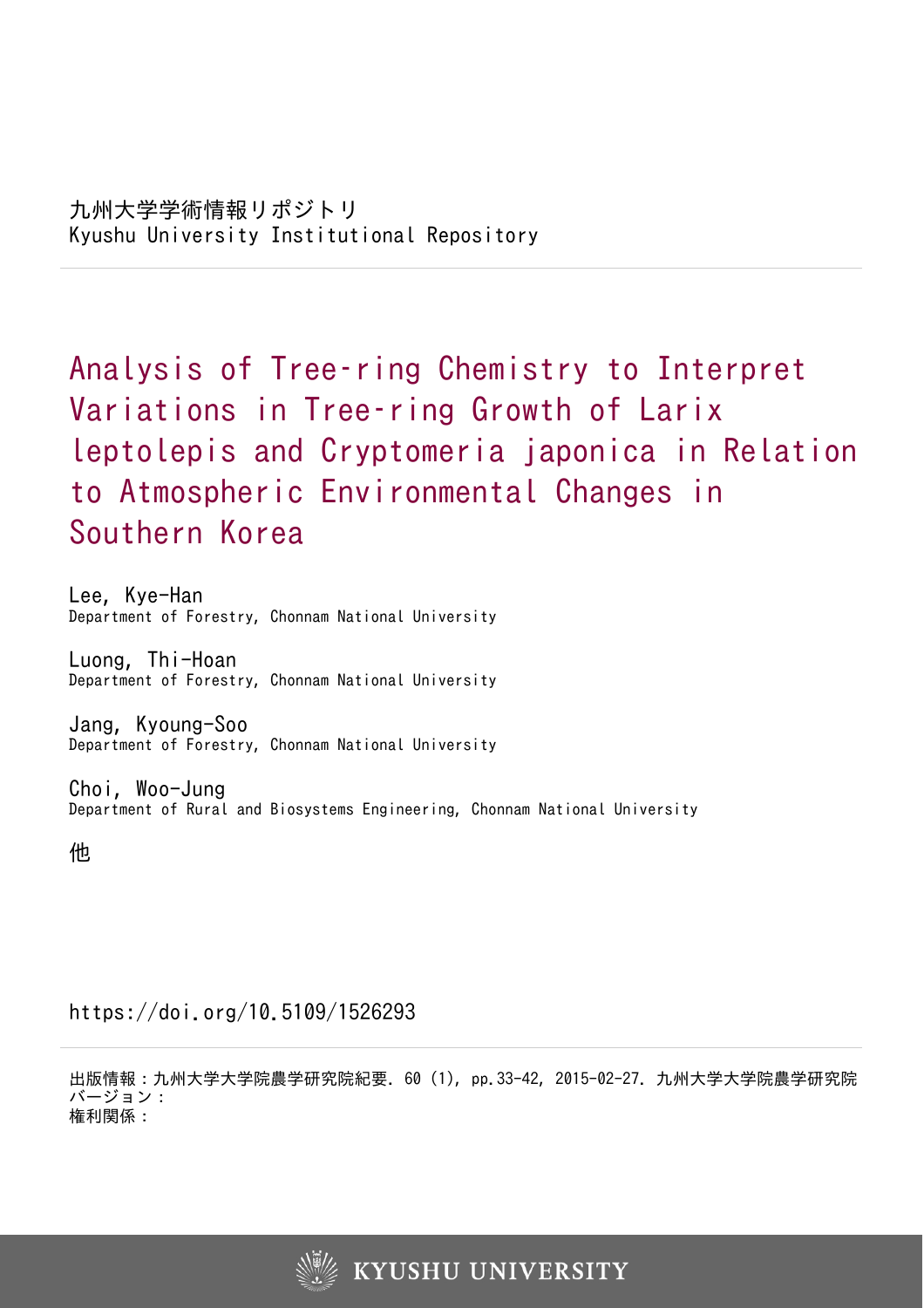# **Analysis of Tree–ring Chemistry to Interpret Variations in Tree–ring Growth of**  *Larix leptolepis* **and** *Cryptomeria japonica* **in Relation to Atmospheric Environmental Changes in Southern Korea**

# **Kye–Han LEE1 , Thi–Hoan LUONG1 , Kyoung–Soo JANG1 , Woo–Jung CHOI2 , Gwan–Soo PARK3 and Shoji OHGA\***

Laboratory of Forest Resources Management, Division of Forest Environmental Sciences, Department of Agro–Environmental Sciences, Faculty of Agriculture, Kyushu University, Fukuoka 811–2415, Japan (*Received October 23, 2014 and accepted November 14, 2014*)

Annual tree rings may have information to help investigate the effects of environmental change caused by temperature, air pollution, and acid rain on tree growth. Annual tree ring growth in relation to environmental changes was studied by analysing the chemistry of tree rings of *Larix leptolepis* (*L. leptolepis*) and *Cryptomeria japonica* (*C. japonica*) in southern Korea. Tree ring growth (diameter, annual increments of ring area) and tree ring chemistry ( $\delta^{13}C$ ,  $\delta^{15}N$ , N) concentration, and Ca/Al ratios of both species were analysed. Regression analysis was conducted between tree ring data and environmental variables. Annual tree ring growth significantly differed between the two species and increased over time  $(p<0.01)$ . The growth rate of *L. leptolepis* (ring width and ring area) was lower than that of *C. japonica*. Temperature, CO<sub>2</sub>, NO<sub>2</sub>, and  $SO_2$  affected ( $p<0.05$ ) the tree ring area increment of *C. japonica*, and  $SO_2$  affected ( $p<0.05$ ) the tree ring area increment of *L. leptolepis*. The relationships of temperature, SO<sub>2</sub>, and NO<sub>2</sub> concentrations with tree ring  $\delta^{13}$ C of both species ( $p$ <0.05) increased C isotope discrimination ( $\Delta$ ) and affected tree ring growth. There was a negative correlation between annual ring area and ∆ in tree rings of *L. leptolepis* (*p*<0.01). For *C. japonica*, ∆ was positively correlated (*p*<0.01) with annual ring area. The correlation of precipitation pH with tree ring  $\delta^{13}C$ ,  $\delta^{15}N$ , and N concentration of the two species (*p*<0.01) could provide information on N deposition due to the H<sup>+</sup> input from acid rain. Tree ring  $\delta^{15}N$  and N concentration may be useful as indicators for precipitation pH. Tree ring growth was influenced by climate change, atmosphere pollutants and precipitation pH. The effects of increased temperature, atmosphere pollutants, and acid precipitation on radial growth may reflect N deposition from fossil fuel combustion. Acid deposition at the study site affected tree ring growth and both species may be at risk from the long–term effects of acid deposition over time.

**Key words**: acid precipitation, annual tree ring, climate change,  $\delta^{13}C$ , N deposition,  $\delta^{15}N$ 

## INTRODUCTION

Tree growth is affected by various environmental factors associated with climate change, including air temperature, precipitation, and air pollution (Chmura *et al*., 2011). Information on annual tree rings can be used to estimate their environmental history to understand the effects of environmental changes on forests (Choi and Lee, 2012). Environmental change can either constrain or stimulate tree ring growth (Choi *et al*., 2005b). Forest decline in Asia has been linked to acid precipitation (Hirano *et al*., 2007), air pollution and global warming (Kume *et al*., 2000; Woo, 2009).

Impacts of atmospheric  $NO<sub>2</sub>$  concentration on forest decline of *Pinus densiflora* in Japan have been reported by Kume *et al*. (2000). A threat to *Cryptomeria japonica* and *Chamaecyparis obtusa* forests in Japan from soil acidification caused by increased nitrogen deposition has also been noted (Ito *et al*., 2011). Effects of

\* Corresponding Author (E–mail: ohga@forest.kyushu–u.ac.jp)

precipitation pH on decreased tree–ring growth of *P. densiflora* due to N deposition have been reported by Choi *et al*. (2005b), Kwak *et al*. (2009a; 2009b; 2011), and Lee *et al*. (2011).

Annual tree rings were also used to estimate historical temperature, and the effects of air pollution and precipitation pH (Seftigen *et al*., 2011; Choi *et al*., 2005b; Bukata and Kyser, 2007). The temperature influenced  $\delta$ <sup>13</sup>C via the photosynthetic rate due to increased atmospheric CO<sub>2</sub> concentration (Chmura *et al.*, 2011; Seftigen *et al.*, 2011). The effects of air pollution on  $\delta^{13}$ C resulted from reduced CO<sub>2</sub> concentration in the intercellular air spaces caused by stomatal closure (Martin and Sutherland, 1990). Precipitation pH and  $H^+$  from acid rain affected  $\delta^{13}$ C via the carboxylation rate (Shan, 1998; Kwak *et al*., 2009b). Therefore, the relative abundance of  $\delta^{13}$ C in tree ring tissue can serve as a time integrating indicator of photosynthetic response to environmental conditions and is linked to changes in stomatal conductance and the carboxylation rate (Farquhar *et al*., 1989; Viet *et al*., 2013).

In addition, the correlation between N concentration and  $\delta^{15}$ N in tree rings with precipitation acidity provides isotopic evidence of the contribution of atmospheric nitrogen deposition (Kwak *et al.*, 2009a; 2009b). δ<sup>15</sup> N of tree rings can be used to estimate historical changes of pre-

<sup>&</sup>lt;sup>1</sup> Department of Forestry, Chonnam National University, Gwangju 500–757, Korea

<sup>2</sup> Department of Rural and Biosystems Engineering, Chonnam National University, Gwangju 500–757, Korea

<sup>3</sup> Department of Forestry Resources, Chungnam National University, Daejeon 305–764, Korea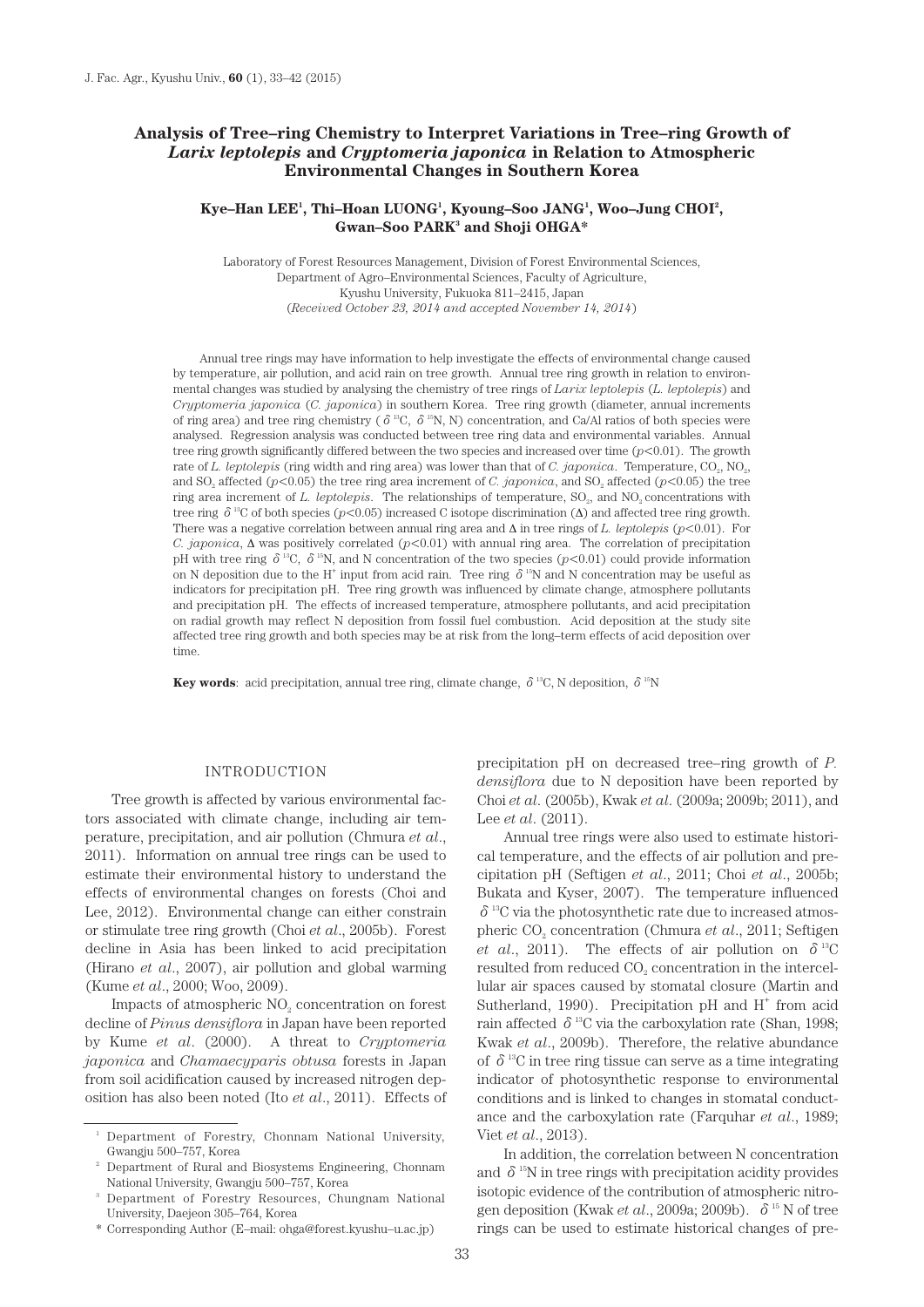cipitation pH, while nitrogen concentration in tree rings is not a useful indicator for acid precipitation (Kwak *et al*., 2011). A pattern of increasing N concentration with decreasing  $\delta^{15}N$  in tree rings has been attributed to increased N deposition (Poulson *et al*., 1995; Bukata and Kyser, 2007; Choi *et al*., 2007; Kwak *et al*., 2011). Although N deposition can improve tree growth in a short term due to the N fertilizer effect, N deposition over decades can lead to nutrient deficiency and imbalance, and tree decline (Shortle *et al*., 1995; Tomlinson, 2003).

Decreased Ca/Al in tree rings associated with a decreasing precipitation pH may reflect reduction in Ca availability due to soil acidification (Kwak *et al*., 2009b; Kwak *et al*., 2011). The ratio of Ca/Al in tree rings of *P. densiflora* was a useful predictor of historical acid precipitation (Kwak *et al*., 2011; Lee *et al*., 2011). Although some studies have reported the effects of environment factors on tree ring chemistry of *P. densiflora* in Korea (Choi *et al*., 2005b; Kwak *et al*., 2009b; Kwak *et al*., 2011), no study has been conducted for Japanese larch (*Larix leptolepis*) and Japanese cedar (*Cryptomeria japonica*), major species planted in Korea.

The aims of this study were to examine the effects of environmental changes on tree ring growth of Japanese larch and cedar forests and to determine the relationships between tree–ring parameters ( $\delta^{13}$ C,  $\delta^{15}$ N, N concentration, and Ca/Al in tree rings) and precipitation pH.

### MATERIALS AND METHODS

#### **Study area**

The study site is located in Jangseong County in South Korea, approximately 35 km north of Gwangju city (Fig. 1). It is in a typical rural area; 63% is mountainous. The research plots were located at 35°22′38″N, 126° 44′13″E, 488 m a.s.l with 20o slope for *L. leptolepis* and 35°27′19″N, 126°47′01″E, 218m a.s.l with 15° slope for *C. japonica*. The soils are classified as shallow gravelly silt loam, with a thin brown to dark brown color and a pH range of 4.00 to 4.35. Total N was  $3.1 \text{ g kg}^{-1}$  for *C*. *japonica* and 3.7 g kg–1 for *L. leptolepis* (Table 1).

All meteorological and environmental monitoring data were obtained at the Gwangju monitoring station, located about 30 km south of the site (Ministry of Environment of Korea, 2010). Climate data were available from 1962 to 2009. The mean annual temperature and precipitation during this period were 13.5˚C and 1,364.7 mm, respectively (Fig. 2a). Mean precipitation pH showed a decrease from 5.5 to 4.9 between 1992 and 2009 (Fig. 2b). Atmospheric pollutants' (NO<sub>2</sub>, SO<sub>2</sub>, and O<sub>3</sub>) concentration data were measured from 1989 to 2009. During this period,  $SO_2$  concentration decreased from 21.0 to 4.0 nL  $L^{-1}$ , and mean annual concentrations of  $O<sub>2</sub>$  and NO<sub>2</sub> increased from 7.0 to 26.0 nL  $\mathrm{L}^{\text{-1}}$  and from 11.0 to 21.0 nL  $L^{-1}$ , respectively (Fig. 2c). Atmospheric CO<sub>2</sub> concentra-





**Fig. 1.** Geographical locations of the study sites.<br>**Fig. 2.** Changes in mean annual temperature and precipitation (a), mean annual precipitation pH (b), concentration of atmospheric pollutants  $(SO_2, NO_2, O_3 \text{ and } CO_2)$  (c) in the study area. Data were available for those periods.

Table 1. Characteristics of location and soil chemical properties in the study sites

| <b>Species</b> | Latitude<br>N)      | Longitude<br>Œ)      | Altitude<br>(m a.s.l) | Slope        | pH              | <b>Total N</b><br>$(g \; kg^{-1})$ |
|----------------|---------------------|----------------------|-----------------------|--------------|-----------------|------------------------------------|
| L. leptolepis  | $35^{\circ}22'38''$ | $126^{\circ}44'13''$ | 488                   | $20^{\circ}$ | $4.00 \pm 0.01$ | $3.68 \pm 0.27$                    |
| C. japonica    | $35^{\circ}27'19''$ | $126^{\circ}47'01''$ | 218                   | $15^{\circ}$ | $4.35 \pm 0.03$ | $3.09 \pm 0.38$                    |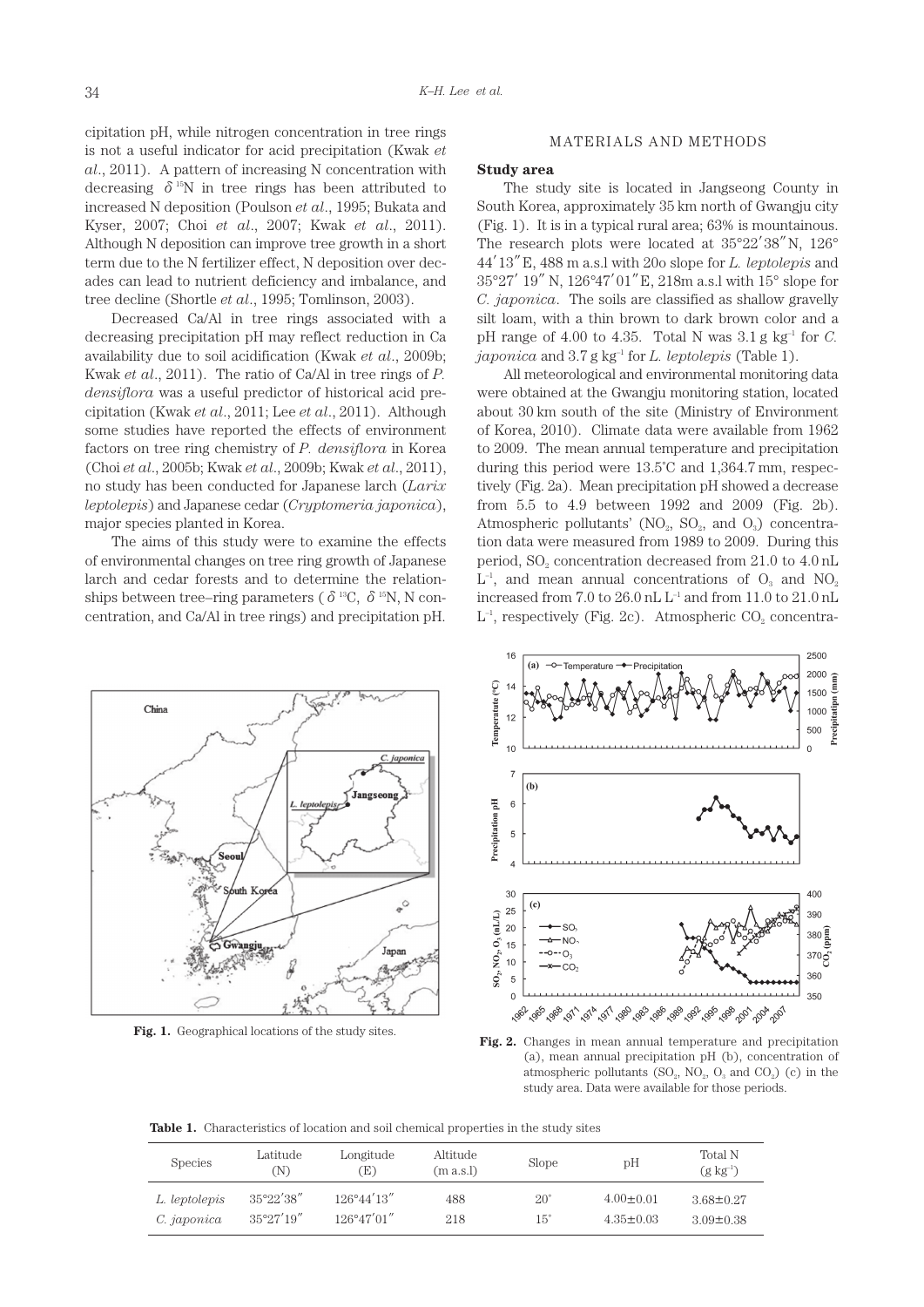tion increased from 370.7 ppm in 1999 to 389.9 ppm in 2009 (Fig. 2c).

### **Annual tree–ring analysis**

A 20×20 m plot for each species was established at the study site. For each species, three tree–ring disks at breast height were randomly selected from the plots. The ages of these disks ranged from 42 to 46 years old for *L. leptolepis* and from 32 to 34 years old for *C. Japonica* (Table 2).

The disks were sanded and polished. Annual increments of diameter growth were measured on four radii and a mean calculated. The mean annual diameter increment was  $0.73$  cm yr<sup>-1</sup> for *C. japonica* and  $0.50$  cm yr<sup>-1</sup> for *L. leptolepis*; mean tree–ring width was 3.66 mm for *C. japonica* and 2.47 mm for *L. leptolepis* (Table 2). It was then assumed that tree rings are concentric circles (Choi *et al*., 2007). The radii were cross–dated to identify the exact year each tree ring was formed. Ring widths were measured to an accuracy of 0.01 mm using CDendro and CooRecorder 7.4 software (Cybis Elektronik and Data AB, Salsjobden, Sweden). Foliage samples were collected from trees sampled for ring disks. The wooden disks and foliar samples were oven–dried at 60˚C to constant weight.

#### **Chemical analysis**

The wood samples were used for chemical analyses after being ground to fine powder with a centrifugal mill (MM200, Retsch GmbH, Haan, Germany). The  $\delta^{13}C$ ,  $\delta$ <sup>15</sup>N, and N concentration were determined using a continuous–flow stable isotope ratio mass spectrometer linked to an elemental analyzer (Iso Prime–EA, Micromass, UK) (Kwak *et al*., 2009b). In this study, whole–plant tissue samples, instead of cellulose, were used for isotope analysis, because for trees, whole–plant tissue produces the same  $\delta^{13}C$ , as well as  $\delta^{15}N$ , as cellulose (Loader *et al*., 2003). Whole wood samples can be successively used in tree ring isotope studies as in dendrochronology studies, not the exact value of any individual ring (McCarroll and Loader 2004). Carbon and nitrogen isotope composition ( $\delta$ ) were calculated as:

$$
\delta~(\%) = [(R_{\text{sample}}/R_{\text{standard}}) - 1] \times 1000
$$

where,  $R_{sample}$  and  $R_{standard}$  are the <sup>13</sup>C/<sup>12</sup>C or<sup>15</sup>N/<sup>14</sup>N ratios in a sample and standard, respectively. The standards are the Pee Dee Belemnite (PDB) standard for C and atmospheric  $N<sub>2</sub>$  for nitrogen. The analytical error for carbon isotopes was  $\leq \pm 0.1\%$  and for nitrogen isotopes less  $\leq \pm 1$  0.2‰.

Carbon isotope discrimination  $(∆)$  was measured using the following equation (Farquhar *et al*., 1989):

$$
\Delta{=}a+(b-a)C/C_a=(\delta^{13}C_{air}-\delta^{13}C_{plant})/(1+\delta^{13}C_{plan}/1000)
$$

Where,  $\Delta$  is the carbon isotope discrimination; the  $\delta^{13}C_{\text{air}}$ or each year (t) was obtained from the regression equation of Feng (1998):

$$
\delta^{13}C_{\text{air}} = -6.429 - 0.006 \exp [0.0217(t - 1740)]
$$

According to this equation,  $\delta^{13}C_{\text{air}}$  decreased from –7.17‰ in 1962 to –8.40‰ in 2007 for *L. leptolepis* and from –7.48‰ in 1978 to –8.49‰ in 2009 for *C. japonica*. The  $\delta^{13}C$  <sub>plant</sub> is determined by the  $\delta^{13}C$  of atmospheric  $CO<sub>2</sub>$  and the ratio  $(C/C<sub>a</sub>)$  of intercellular  $(C<sub>i</sub>)$  to atmospheric  $(C_{\alpha})$  partial pressure, as described as (Farquhar *et al*., 1989):

$$
\delta^{^{13}}C_{\text{plant}} = \delta^{^{13}}C_{\text{air}} - a - (b-a) C_{i}/C_{a}(4)
$$

where, a and b are the discrimination against  $^{13}$ C during CO<sub>2</sub> diffusion through stomata (normally  $\sim$  4.4‰) and during  $CO_2$  fixation (normally ~ 27‰), and  $C/C_a$  is the ratio of intercellular to atmospheric  $CO<sub>2</sub>$  concentration.

For tree–ring samples where N concentration was too low to be analyzed for both  $\delta^{13}$ C and  $\delta^{15}$ N simultaneously using peak jumping, the  $\delta^{15}N$  was analyzed again by optimizing the mass spectrometer for  $\delta^{15}N$  alone (Kwak *et al*., 2011; Choi *et al*., 2007). In this case, up to 10 mg of wood samples were used, depending on the N concentration to meet a minimum N amount to improve the reproducibility of the  $\delta^{15}N$  analysis (Choi *et al.*, 2007).

To determine Ca and Al concentration, 0.5 g of wood sample was digested in 10 ml concentrated  $HNO<sub>3</sub>-HClO<sub>4</sub>$  $H_2SO_4$  mixture (1:8:1) at 200°C for 2 h on a heating block (Kwak *et al*., 2009a; Kwak *et al*., 2011). For Ca and Al, concentrations were analyzed using an inductively coupled plasma emission spectrophotometer.

## **Statistical analysis**

Response and correlation function analyses were used to examine relationships between tree ring parameters and climate variables (temperature and precipitation), atmospheric pollutants ( $SO_2$ ,  $NO_2$ ,  $O_3$ , and  $CO_2$ ), and precipitation pH. Response function analysis is a form of multiple regression. These relationships were explored by Pearson correlation analysis, because variation in tree–ring growth was likely to be affected by multiple environmental factors.

**Table 2.** Characteristics of tree ring growth and foliage in the study sites

| <b>Species</b> | Tree<br>numbers | (years) | (cm)            | Ring numbers Mean diameter Mean annual diameter | Mean annual<br>ring width<br>(mm) | Foliage          |                              |
|----------------|-----------------|---------|-----------------|-------------------------------------------------|-----------------------------------|------------------|------------------------------|
|                |                 |         |                 | increment<br>$\rm \left( cm \; yr^{-1}\right)$  |                                   | $N(g \ kg^{-1})$ | $\delta$ <sup>13</sup> C (%) |
| L. leptolepis  |                 | 42      | $21.56 \pm 3.8$ | $0.50 \pm 0.03$                                 | $2.47 \pm 0.13$                   | $28.50 \pm 0.39$ | $-26.79 \pm 0.16$            |
| C. japonica    |                 | 32      | $2414 + 34$     | $0.73 + 0.04$                                   | $3.66 \pm 0.16$                   | $6963+017$       | $-2677+0.85$                 |

Values are the mean  $\pm$  SE based on triplicated measurements.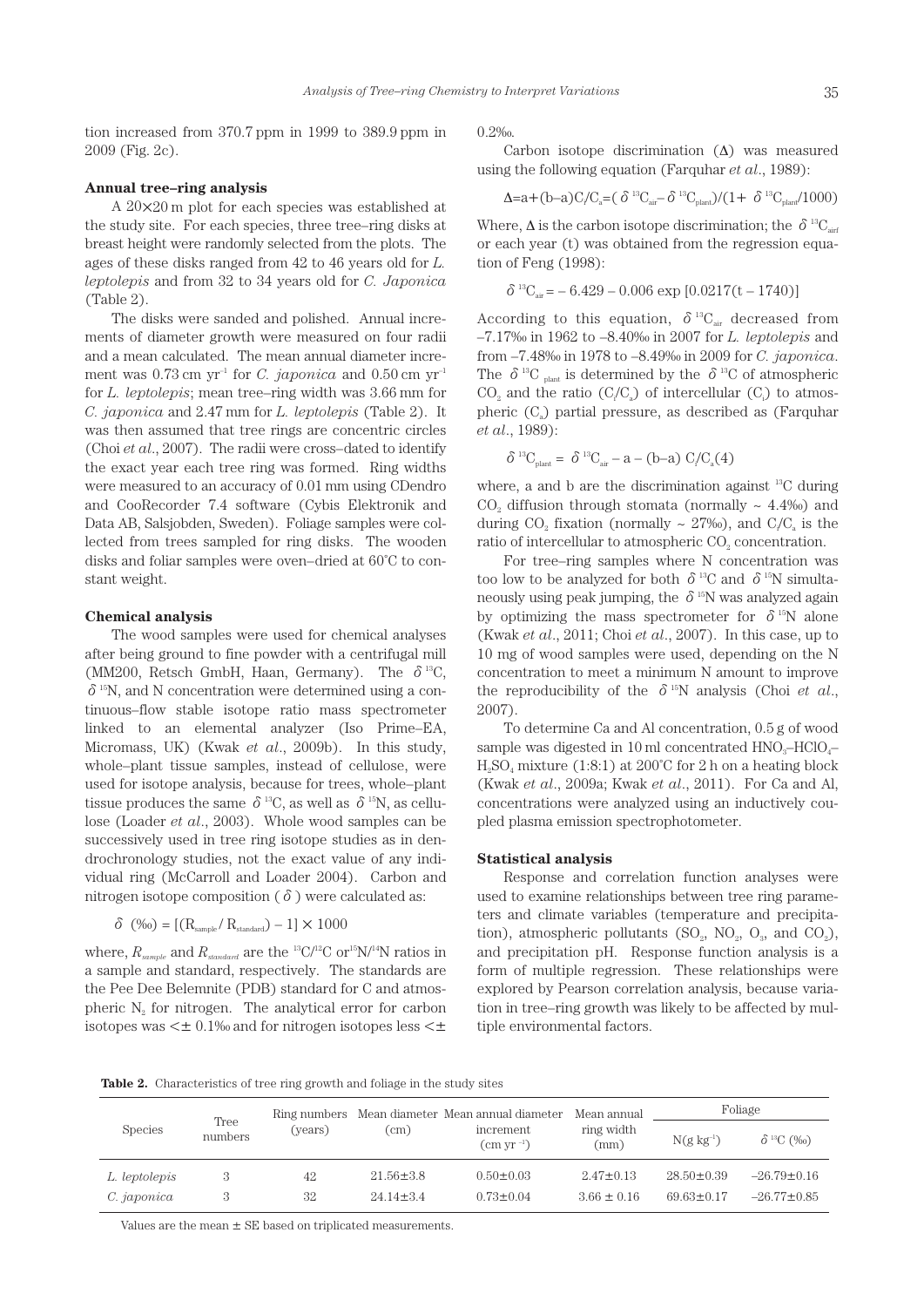All the response and correlation functions were determined annually for the period 1966–2009, which was common to both tree–ring data and the regional climate records. For relationships of air pollutants with annual ring area and parameters in tree rings ( $\delta^{13}C$ ,  $\delta^{15}N$ , N concentration and Ca/Al), the response and correlation functions were determined for  $SO_2$ ,  $NO_2$ , and  $O_3$  from 1989, for precipitation pH from 1992, and for  $CO<sub>2</sub>$  concentration from1999.

All statistical analyses were performed using the SPSS 11.5 statistical software package (SPSS, Chicago, Illinois, USA). The level of significance for all statistical tests was an  $\alpha$  value of 0.05. The significance of annual trends of tree ring parameters was assessed by the analysis of time series using year as an independent variable.

#### RESULTS

### **Variation in annual ring growth**

Annual radial growth rates were significantly different  $(p<0.01)$  within a tree species and between the two



**Fig. 3.** Annual variation in ring width (a) and tree ring area (b) of two species.

species. *C. japonica* had higher growth rates of ring width, ring area, and diameter increment than *L. leptolepis* (Fig. 3). Annual growth of ring widths of the two species decreased with time  $(p<0.001)$  (Fig. 3a). Annual ring area of *L. leptolepis* and *C. japonica* increased until 1989 and 1998, respectively, and then decreased (Fig. 3b).

Temperature was positively  $(p<0.01)$  correlated with annual ring area of *C. japonica*, but not of *L. leptolepis* (Table 3); no correlations were found between precipitation and annual ring area (Table 3). Annual ring growth of *C. japonica* was positively correlated with  $NO<sub>2</sub>$  concentration ( $p < 0.05$ ) and negatively related with  $SO<sub>2</sub>$  and  $CO<sub>2</sub>$  concentrations ( $p<0.01$ ). Annual ring growth of *L*.  $leptolepis$  was positively correlated with  $SO<sub>2</sub>$  concentration  $(p<0.05)$  (Table 3).

# **Tree ring** δ**13C**

Tree–ring  $\delta^{13}C$  significantly decreased with time (*p*<0.001) from –25‰ to –27.5‰ for *L. leptolepis* and from –22.7‰ to –25.2‰ for *C. japonica* (Fig. 4a). Mean



**Fig. 4.** Annual changes in  $\delta^{13}C$  (a), carbon isotope discrimination (b) of two species.

**Table 3.** Pearson correlation of annual ring area of *L. leptolepis* and *C. japonica* with environmental variables in the study area

|                                           | Pearson correlation coefficients |                          |  |  |
|-------------------------------------------|----------------------------------|--------------------------|--|--|
| Variable                                  | L. leptolepis <sup>a</sup>       | C.~japonica <sup>a</sup> |  |  |
| Temperature                               | $0.10^{\text{ns}}(42)$           | $0.49**$ (32)            |  |  |
| Precipitation                             | $0.04^{ns}(42)$                  | $0.10^{ns}$ (32)         |  |  |
| Atmospheric CO <sub>2</sub> concentration | $0.61^{\text{ns}}(9)$            | $-0.90***(11)$           |  |  |
| Atmospheric NO <sub>2</sub> concentration | $-0.35^{\text{ns}}(19)$          | $0.43*(21)$              |  |  |
| Atmospheric SO <sub>2</sub> concentration | $0.52*(19)$                      | $-0.56**$ (21)           |  |  |
| Atmospheric O <sub>2</sub> concentration  | $-0.41^{\text{ns}}(19)$          | 0.38 <sup>ns</sup> (21)  |  |  |

Values in the parentheses are the number of data point used for the correlation analysis

a The mean values of three trees were used for tree variables in the correlation analysis

ns Not significant; \*\*\**p*<0.001; \*\**p*<0.01; \**p*<.05.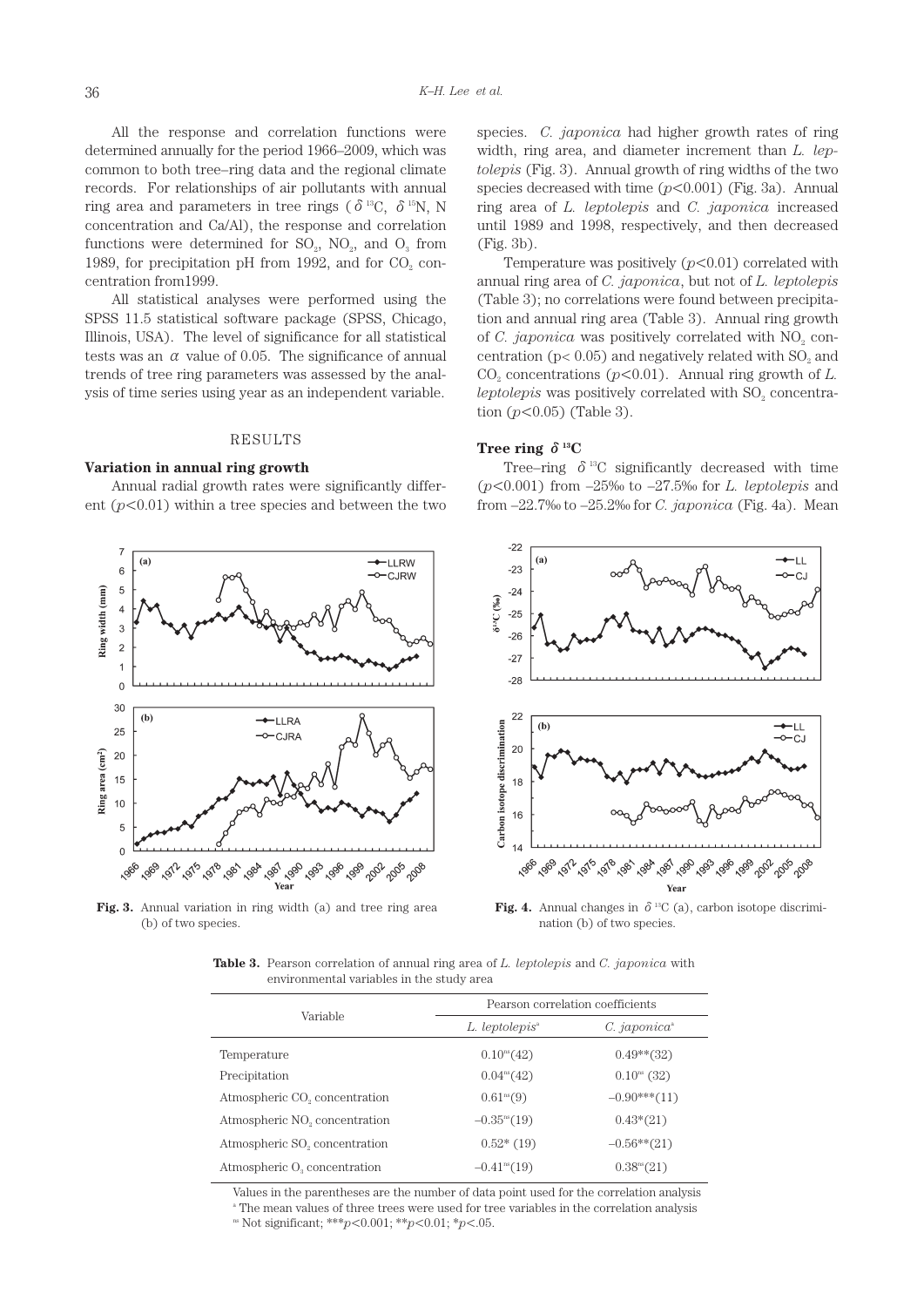|                                           | Pearson correlation coefficients |                              |  |  |
|-------------------------------------------|----------------------------------|------------------------------|--|--|
| Variable                                  | L. leptolepis <sup>a</sup>       | $C.~japonica^*$              |  |  |
| Temperature                               | $-0.31*(42)$                     | $-0.48**$ (32)               |  |  |
| Precipitation                             | $-0.26^{\text{ns}}(42)$          | $-0.27$ <sup>ns</sup> $(32)$ |  |  |
| Atmospheric CO <sub>2</sub> concentration | $0.54^{\text{ns}}(9)$            | $0.01^{\text{ns}}(11)$       |  |  |
| Atmospheric NO <sub>2</sub> concentration | $-0.62**$ (19)                   | $-0.53*(21)$                 |  |  |
| Atmospheric SO <sub>2</sub> concentration | $0.80***(19)$                    | $0.77***(21)$                |  |  |
| Atmospheric O <sub>2</sub> concentration  | $-0.47*$ (19)                    | $-0.42^{\text{ns}}$ (21)     |  |  |

**Table 4.** Pearson correlation between  $\delta^{13}$ C in annual tree ring of two species and environmental variables in the study area

Values in the parentheses are the number of data points used for the correlation analysis.

<sup>a</sup> The mean values of three trees were used for tree variables in the correlation analysis.

ns Not significant; \*\*\**p*<0.001; \*\**p*<0.01; \**p*<0.05

 $\delta^{13}$ C was less  $(-26.2\%)$  in *L. leptolepis* than *C. japonica* (–23.9‰). The  $\delta$ <sup>13</sup>C of both species was negatively  $(p<0.05)$  correlated with temperature and NO<sub>2</sub>, and positively  $(p<0.001)$  correlated with SO<sub>2</sub> but there was no correlation with precipitation and CO<sub>2</sub> concentration (Table 4). Atmospheric  $O_3$  concentration was correlated ( $p$ <0.05) with tree–ring  $\delta$ <sup>13</sup>C of *L. leptolepis* but not of *C. japonica* (Table 4).

The patterns of  $\Delta$  fluctuated within a narrow range between 17.94 to 19.87 for *L. leptolepis* and 15.39 to 17.38 for *C. japonica* (Fig. 4b) due to the inter–correlation between  $\Delta$  and  $C/C<sub>a</sub>$  (see equation 2). Better tree growth of *C. japonica* was coupled with lower ∆. The annual pattern of ∆ of *C. japonica* was only correlated with  $SO<sub>2</sub>$  concentration ( $p<0.01$ , data not shown), and of *L. leptolepis* was correlated  $(p<0.05)$  with SO<sub>2</sub>, NO<sub>2</sub>, CO<sub>2</sub>



**Fig. 5.** Regression analysis between tree ring area and carbon isotope discrimination for the entire growth period 1966 to 2007 for *L. leptolepis* (a), 1978 to 2009 for *C. japonica* (b).

concentration and precipitation pH but not with temperature, precipitation, and  $O<sub>3</sub>$  concentration (data not shown). There were linear relationships between annual ring area and ∆ for both species across the entire growth period (Fig. 5).

# **Tree ring** δ**15N, N concentration and Ca : Al ratio**

Tree ring  $\delta^{15}N$  of *L. leptolepis* decreased significantly with time (*p*<0.001) and varied between 4.2‰ and  $-2.9\%$ ;  $\delta$ <sup>15</sup>N of *C. japonica* increased significantly with time  $(p<0.001)$  and varied between  $-8.5%$  and  $-4.8%$ (Fig. 6a). Total N concentration was significantly greater (*p*<0.01) in *C. Japonica* than *L. leptolepis* and fluctuated between 1.5 to 2.8 g N kg<sup>-1</sup> and 0.2 to 1.8 g N kg<sup>-1</sup>, respectively (Fig. 6b).

Calcium concentrations of *L. leptolepis* increased from  $0.1$ g kg<sup>-1</sup> to  $0.63$  g kg<sup>-1</sup> between 1966 and 2007 ( $p$ < 0.001)(Fig. 7a); Al concentration varied between 0.01 g  $kg<sup>-1</sup>$  and 0.04 g kg<sup>-1</sup> with a significant temporal trend over the study period  $(p<0.05)$  (Fig. 7b). Ca/Al fluctuated



**Fig. 6.** Annual variations in  $\delta^{15}N$  (a) and nitrogen concentration (b) in tree rings of two species.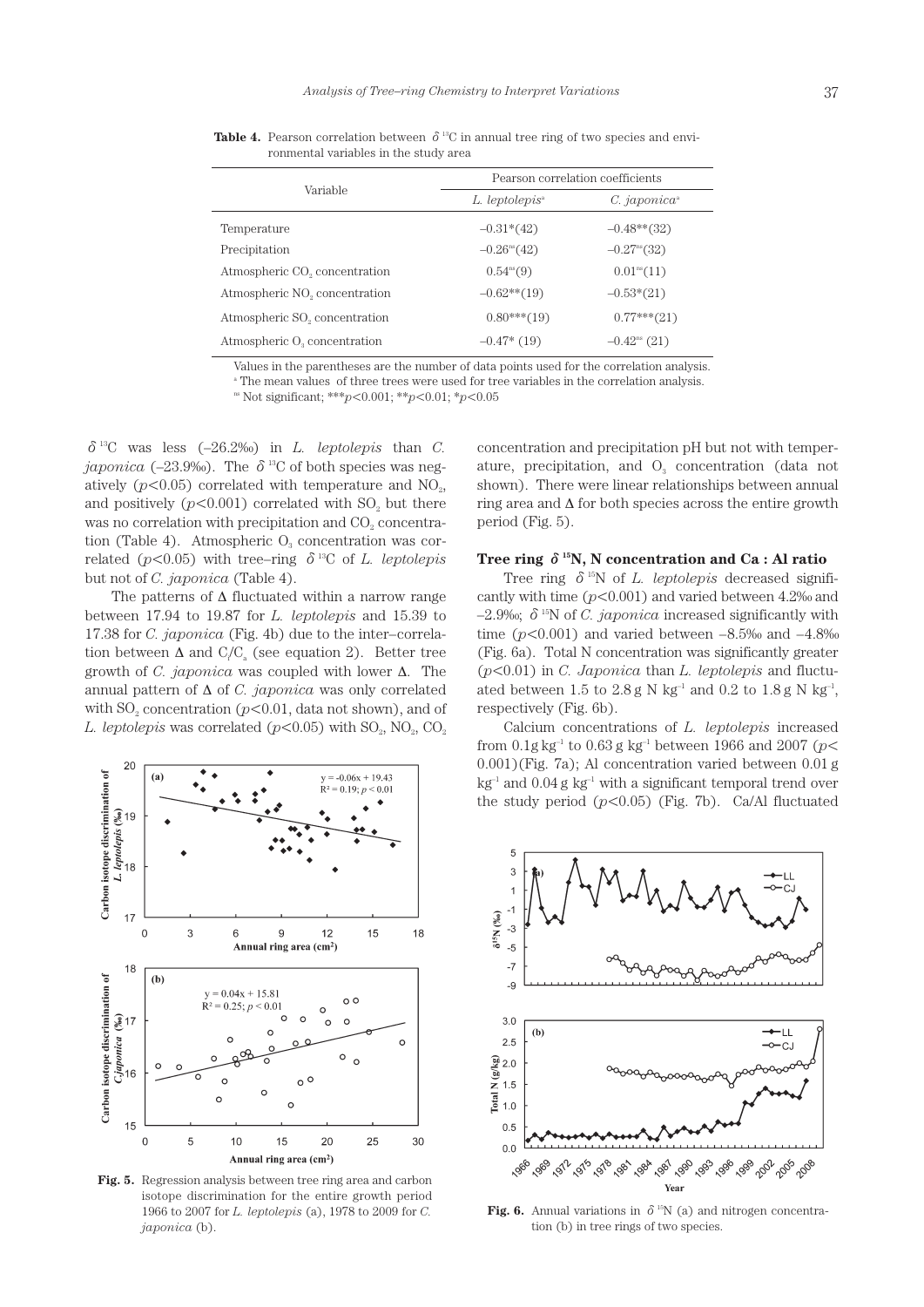between 3.6 and 37.9 and did not show a systematic pattern with time (Fig.7c). In *C. japonica*, Ca concentrations decreased from 1.21 g kg<sup>-1</sup> to 0.54 g kg<sup>-1</sup>; there was no significant pattern between 1978 and 2009 (Fig. 7a). Al concentration increased from  $0.01$  g kg<sup>-1</sup> to  $0.18$  g kg<sup>-1</sup>. There was a significant temporal pattern  $(p<0.001)$  and Ca/Al decreased pattern  $(p<0.001)$  from 87.4 in 1978 to 24.3 in 2008 (Fig. 7c).

# **Relation between tree–ring chemistry and precipitation pH**

Between 1992 and 2009, precipitation pH was significantly correlated with  $\delta^{13}C$ ,  $\delta^{15}N$ , and total N concentration in tree rings of both species but not with Ca/Al (Table



**Fig. 7.** Annual variations in Ca concentration (a), Al concentration (b), and Ca to Al (c) in tree rings of two species.

5; Fig. 8). The  $\delta^{13}$ C of both species increased ( $p$ <0.01) and N concentration decreased with increasing precipitation pH (Fig. 8a, 8c). The  $\delta$ <sup>15</sup>N in tree rings of *L. leptolepis* increased and of *C. japonica* decreased with increasing precipitation pH (Fig. 8b). Inter–correlations



**Fig. 8.** Regression analysis between precipitation pH and carbon isotope (a), nitrogen isotope (b), nitrogen concentration (c), and Ca/Al (d) of tree rings of two species.

Table 5. The relationship between tree ring chemistry of two species and precipitation pH in the study site

|                                                    | Pearson correlation coefficients |                          |  |  |
|----------------------------------------------------|----------------------------------|--------------------------|--|--|
| Variable                                           | L. leptolepis <sup>a</sup>       | $C.~iaponic^*$           |  |  |
| $\delta$ <sup>13</sup> C $\times$ precipitation pH | $0.726**$ (16)                   | $0.620**$ (18)           |  |  |
| $\delta$ <sup>15</sup> N $\times$ precipitation pH | $0.672**(16)$                    | $-0.849***(18)$          |  |  |
| N concentration $\times$ precipitation pH          | $-0.887**$ (16)                  | $-0.594**$ (18)          |  |  |
| $Ca/Al \times$ precipitation pH                    | $0.088ns$ (16)                   | 0.084 <sup>ns</sup> (18) |  |  |

Values in the parentheses are the number of data points used for the correlation analysis

a The mean values of three trees were used for tree variables in the correlation analysis.

ns Not significant; \*\*\**p*<0.001; \*\**p*<0.01; \**p*<0.05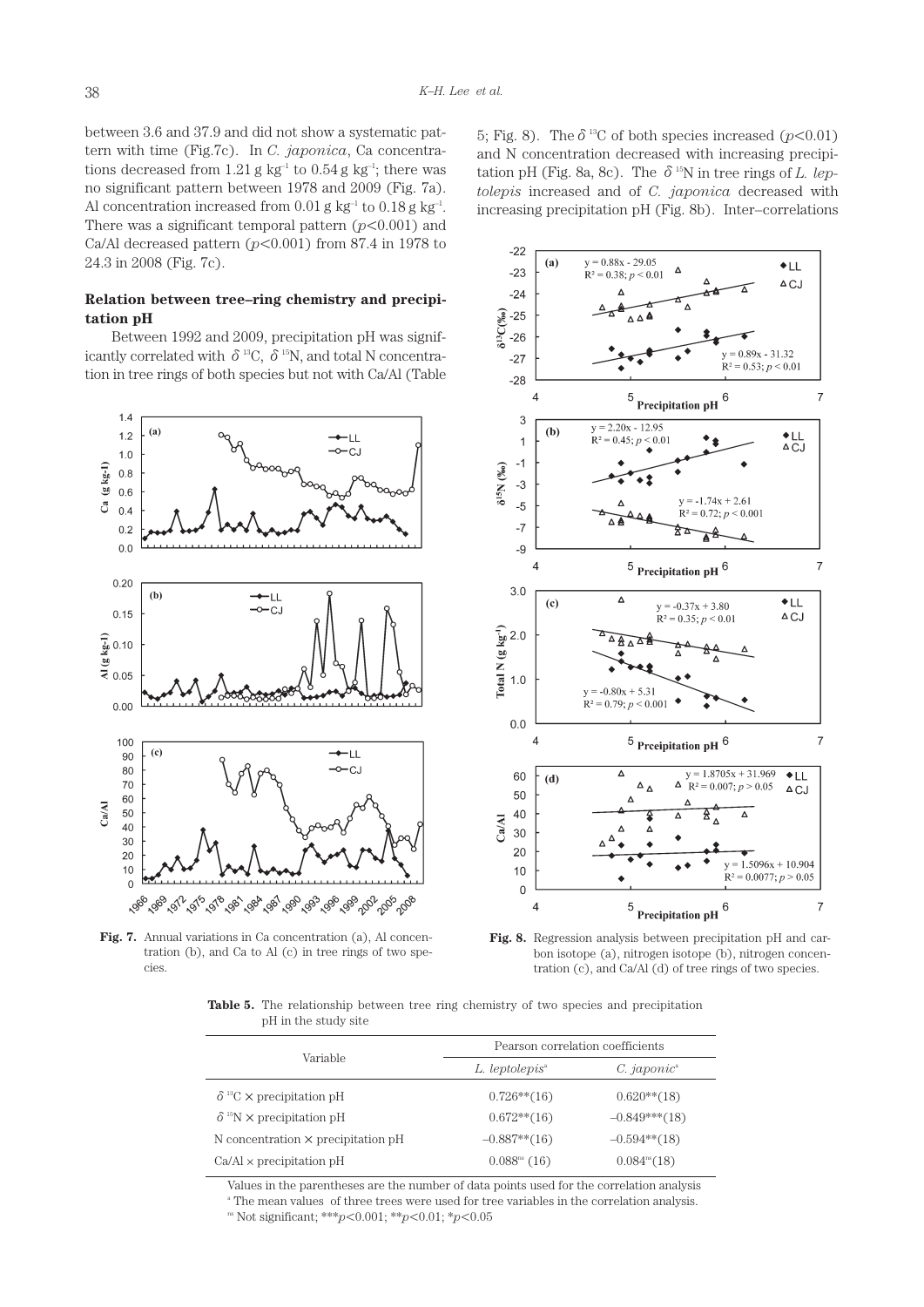between species were assessed using linear correlation for multiple regressions. For *L. leptolepis*, a regression model for the estimation of the history of precipitation  $pH(y)$  was developed using total N concentrations (y=– 0.99N concentration  $+ 6.38$ ,  $r^2 = 0.79$ ,  $p < 0.001$ ). For *C*. *japonica*, this equation was used to correlate to  $\delta^{15}N(y)$  $=-0.41 \delta^{15}N + 2.58, r^2=0.72, p<0.001$ .

## DISCUSSION

## **Annual tree ring growth**

Annual ring growth varied markedly between and within species. The tree growth was affected by atmospheric pollutants, temperature, and soil fertility. Variations of annual ring growth of black spruce, tamarack (Choi *et al*., 2007) and red pine (Kwak *et al*., 2011) were influenced by changing soil nitrogen dynamics. In our study, the annual ring area increment of *C. japonica*  was more sensitive to temperature and atmospheric pollutants in the site. A positive correlation between increased temperature and increased annual ring growth of *C. japonica* (Table 3) suggested that elevated temperature may increase the tree growth. Lebourgeois *et al*. (2005) reported that a positive effect of increased temperature on tree–ring growth may be modified by soil water capacity. Elevated temperature may be directly affecting tree growth and indirectly through interactions with other stressors and disturbances (Chmura *et al*., 2011). Although temperature between 1962 and 2009 increased from 0.1˚C to 1.5˚C (Fig 2a) at the study site, temperature has been claimed to be relatively unimportant for tree growth in this site (Luong *et al*., 2013).

For *C. japonica*, there was a negative correlation between increased  $CO<sub>2</sub>$  concentration and annual ring growth, which is possibly linked to stomatal closure (Choi and Lee, 2012). This result is consistent with reductions in tree growth and increased  $CO<sub>2</sub>$  concentration (Clark  $et al., 2003$ ). Elevated atmospheric  $CO<sub>2</sub>$  may be responsible for changes in tree growth rings (Luong *et al*., 2013). A significant correlation between NO<sub>2</sub> concentration and annual ring area of this species (Table 3) may generally form N deposition (Bytnerowicz *et al*., 2007; Kwak *et al*., 2011; Luong *et al*., 2013). N deposition originating from  $NO<sub>2</sub>$  is claimed to be the most important factor affecting tree growth (Bytnerowicz *et al*., 2007; Tomlinson, 2003). The rate of forest decline of *P. densiflora* in Japan has been shown to be negatively correlated with atmospheric NO2 concentration (Kume *et al*., 2000). Therefore, increases in annual growth of *C. japonica* at the study site may be cause of interactions among increased availability of CO<sub>2</sub>, elevated nitrogen deposition, and increased temperature (Bytnerowicz *et al*., 2007). The effects of SO<sub>2</sub> concentration on annual ring area of both species (Table 3) could be due to the acid deposition (Kwak *et al.*, 2011).Decreases in atmospheric SO<sub>2</sub> concentration due to national policy were not considered sufficiently high to affect tree growth (Kume *et al*., 2000). The growth of *L. leptolepis* has been declining since 1989 due to acid deposition from fossil fuel combustion at the site (Tomlinson, 2003; Luong *et al*., 2013).

### δ**13C in tree rings**

The decreasing pattern of  $\delta^{13}$ C in tree rings of the two species (Fig 4a) has been ascribed to decreases in  $\delta^{13}$ C of atmospheric CO<sub>2</sub> due to anthropogenic emissions of  $CO<sub>2</sub>$  from fossil fuel combustion (McCarroll and Loader, 2004).However in this study, no significant correlation was noted between  $\delta^{13}$ C and the atmospheric  $CO<sub>2</sub>$  concentrations from 1999 to 2009 (Table 4). The effect of increased atmospheric CO<sub>2</sub> concentration from fossil fuel combustion on decreasing  $\delta^{13}$ C in tree rings may have been muted to some degree by climate and air pollution. There was a negative correlation between  $\delta$ <sup>13</sup>C of both species and temperature; this can be attributed to decreases in  $\delta^{13}$ C, because of the effect of stomatal conductance (Choi *et al*., 2005). Increased temperature at the site may increase C isotope discrimination (leading to a more negative  $\delta^{13}$ C) by increasing stomatal conductance (Warren and Dreyer, 2006).

A significant correlation between atmospheric SO<sub>2</sub> concentration and tree–ring  $\delta^{13}$ C of both species (Table 4) resulted in impaired photosynthesis and reduced growth because of the history of air pollution (Martin and Sutherland, 1990). A negative correlation between increased atmospheric NO<sub>2</sub> concentrations and decreased  $\delta^{13}$ C of both species may be related to decreased carboxylation rate and increase  $C_i/C_a$  due to the fertilization effect (Livingston *et al*., 1999; Choi and Lee, 2012). The relationship between  $O_3$  and  $\delta^{13}C$  of *L. leptolepis* may inhibit photosynthesis by closing stomata and reducing CO2 diffusion into the leaf (Saurer *et al*., 1995). Therefore, these relationships showed an increase in carbon isotope discrimination (Fig. 4b) caused by stomatal closure (Farquhar *et al*., 1982), leading to a negative δ13C under nutrient limited conditions (Livingston *et al*., 1999); this may affect tree growth.

The regression analysis between annual ring area and  $\Delta$  (Fig. 5) revealed that the growth of both species was different. For *L. leptolepis*, a negative correlation between annual ring area and ∆ (*p*<0.01) indicated that carboxylation rate played a more important role than stomatal conductance (Fig. 5a) and was the primary mechanism governing photosynthesis (Livingston *et al*., 1999; Viet *et al*., 2013). This observation is supported by the lower foliar N concentration of *L. leptolepis* than *C. japonica* (Table 2) because of the effects of atmospheric pollutants on ∆ of *L. leptolepis*. Therefore, the decline in growth of *L. leptolepis* was affected more by carboxylation rate than by stomatal limitation (Viet *et al*., 2013). This may lead to an increase in ∆ via maintaining high  $C/C<sub>a</sub>$  due to nutrient limitations, rather than other factors (Farquhar *et al*., 1982; Choi *et al*., 2007).

For *C. japonica*, a positive correlation between annual ring area and  $\Delta$  with time (Fig. 5b) implied that stomatal conductance rather than carboxylation rate was the predominant mechanism influencing photosynthesis and tree growth; i.e. increases in stomatal conductance enhanced photosynthesis by supplying CO<sub>2</sub> (Farquhar *et*) *al*., 1989; Farquhar *et al*., 1982). The better growth of *C. japonica* can make it more susceptible to atmospheric pollutants, because of the large leaf surface area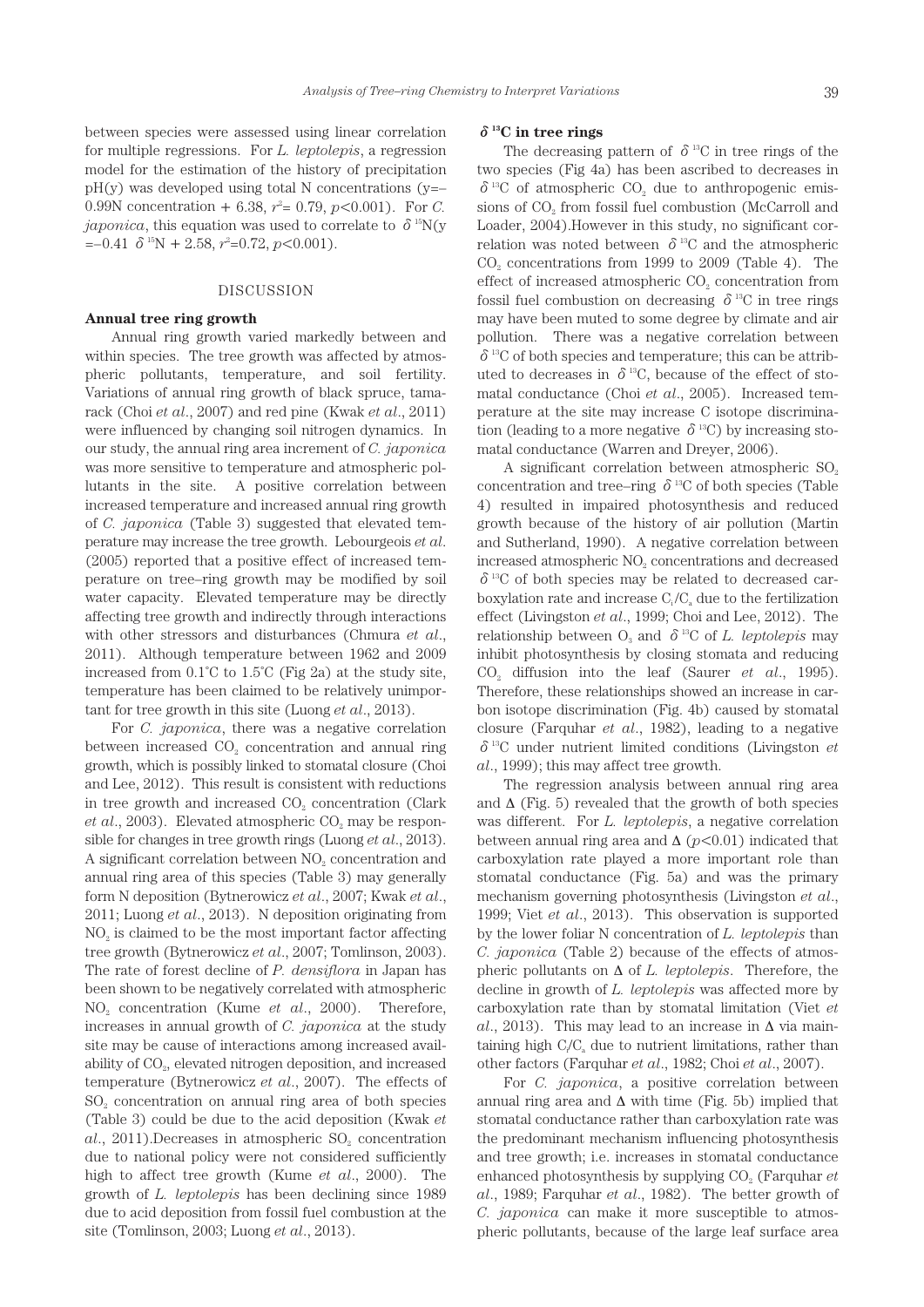for their interception (Viet *et al*., 2013), and ∆ was not affected by environmental variables that maintain lower  $C_i/C_a$ , leading to smaller  $\Delta$ .

These results are evidence that the tree–ring  $\delta^{13}$ C of *L. leptolepis* and *C. japonica* in this study was affected more by atmospheric environmental variables than observed for *P. densiflora* (Kwak *et al*., 2011), Betulapendula (Saurer *et al*., 1995), and *Pseudotsuga* menziesii (Martin and Sutherland, 1990).

## δ**15N, N concentration, and Ca/Al in tree rings**

The trend of decreasing  $\delta^{15}N$  in *L. leptolepis* (Fig. 6a) was consistent with previous studies that indicated increased deposition of N depleted in 15N (Poulson *et al*., 1995; Choi *et al*., 2005; Savard *et al*., 2009). For example, Poulson *et al*. (1995) reported a decreasing pattern over time of  $\delta^{15}$ N in tree rings of *Tsuga candensis* and Choi *et al*. (2005) a decrease in *P. densiflora* from +2.0‰ in 1990 to –1.0‰ in 2000. Savard *et al*. (2009) found similar trends with *Fagus grandifolia* and *Pinus strobus*. These patterns reflected the regional N deposition rates. In our study, the decrease in  $\delta^{15}$ N in *L. leptolepis* can be seen as a record of long–term anthropogenic impacts of deposition of 15N–depleted N compounds (Bukata and Kyser, 2007; Savard *et al*., 2009; Kwak *et al.*, 2011).While  $\delta^{15}N$  in tree rings of *C*. *japonica* significantly increased over time, this pattern was consistent with the studies of Bukata and Kyser (2005) and Hietz *et al*. (2010) who reported that increases in tree ring  $\delta^{15}N$  values can be related to disturbance by fertilization with N and logging. Increases in  $\delta$ <sup>15</sup>N in tree rings by 1.5–2.5‰ can be related to changes in forest dynamics and production (Hietz *et al*., 2010) and are consistent with increased  $\delta^{15}N$  in tree rings of *C. japonica.* The increase in  $\delta^{15}N$  of *C. japonica* could result from the loss of 15N–depleted compounds through denitrification, ammonia volatilization or nitrate leaching (Elhani *et al*., 2005).

Although the increase of N concentration over time of both species was significant (Fig. 6b), N concentration in tree rings may not be a reliable indicator of time– related information regarding N availability due to the potential movement of N towards the outermost rings (Poulson *et al*., 1995; Bukata and Kyser, 2005). The trends in tree–ring N and N isotopic composition of both species may be due to changes in tree dynamics via photosynthetic capacity (Choi *et al*., 2007).

Ca/Al ratios of *L. leptolepis* did not show a significant temporal pattern despite the consistently increasing Ca concentration in tree rings (Fig. 7a, 7c). This was due to low Al concentrations (Fig. 7b) that offset Ca increases in tree rings (DeWalle *et al*., 1999). Increased Ca concentrations in tree rings may be due to increased numbers of ion exchange sites (Shortle *et al*., 1995) or indicate a physiological response within the tree rather than an actual change in bioavailability (Read, 2008). In contrast, a significant difference in Ca/Al ratios in *C. japonica* trees was related to a decreasing trend, consistent with decreases in Ca and increases in Al concentrations (Fig. 7). However, both increasing and decreasing Ca concentration may be relative to the binding capacity of acid deposition (Bondietti and Momoshima, 1990; Lee *et al.*, 2011). The radial concentration trends of  $Ca^{2+}$ , Al3+ , and Ca/Al ratios in *C. japonica* was a higher increase than that of *L. leptolepis*. Bondietti and Momoshima (1990) suggested that the increase in cations present in wood formed is coincident with rapid increases in SO<sub>x</sub> and NO<sub>x</sub> deposition and with increases in radial growth increment; otherwise, the decrease in cations in wood formed is coincident with a decline in radial growth increment. This is the reason why in our study tree ring growth of *C. japonica* was higher than that of *L. leptolepis*.

## **Relationship between tree ring chemistry and precipitation pH**

Tree ring  $\delta^{13}C$ ,  $\delta^{15}N$  and N concentration of both species were significantly  $(p<0.01)$  correlated with precipitation pH between 1992 and 2009 (Table 5; Fig. 8). The positive correlation between  $\delta^{13}$ C and decreased precipitation pH (Fig. 8a) had been shown to be related with the deleterious effects on photosynthesis by the H+ input from acid rain (Shan, 1998) due to the co–emission of  $NO_2$  and  $SO_2$  (Fig. 2c) with <sup>13</sup>C–depleted  $CO_2$  from fossil fuel combustion. A simulated acid rainfall (pH 2.3) experiment with *P. densiflora* degraded chlorophyll in the pheophytin and reduced the carboxylation rate (Shan, 1998) in a way that could cause a decrease of  $\delta^{13}C$  in plant tissue. In this study, the annual mean precipitation pH was over  $5.0$  (Fig. 2b). An effect of  $H^+$  in precipitation on  $\delta^{13}$ C could also contribute to the positive correlation between precipitation pH and tree ring  $\delta^{13}$ C. This result contrasts to the tree ring  $\delta^{13}$ C of *P. densiflora* of Kwak *et al*. (2009b) who indicated it was negatively correlated with precipitation pH in industrial areas. Therefore,  $\delta^{13}$ C in tree rings of *L. leptolepis* and *C. japonica* may be useful as an indicator of precipitation pH.

A negative correlation between increased N concentration in tree rings of both species and precipitation pH (Table 5; Fig. 8c) might provide information on N deposition (Choi *et al*., 2005), because one of the source compounds of precipitation acidity is fossil fuel combustion emission of, not only  $CO<sub>2</sub>$ , but also  $NO<sub>x</sub>$ . This relationship has been observed for various tree species in different regions (Poulson *et al*., 1995; Bukata and Kyser, 2005; Kwak *et al*., 2009b) and suggests that total N concentration in tree rings can serve as a semi–quantitative surrogate of soil N availability at the time the tree ring was formed (Kwak *et al*., 2009b).

Although, the relationship between  $\delta^{15}N$  in tree rings and precipitation pH was different between the two species (Fig 8b; Table 5),both negative and positive correlations between  $\delta^{15}$ Nand precipitation pH can be linked to N deposition (Kwak *et al*., 2009b; Kwak *et al*., 2011) due to the H<sup>+</sup> input from acid rain (Shan, 1998). N deposition was depleted <sup>15</sup>N to the increase in N concentrations of annual growth rings. The nitrogen content from this acid precipitation can be sufficient to stimulate tree growth and can be to override any expected negative effect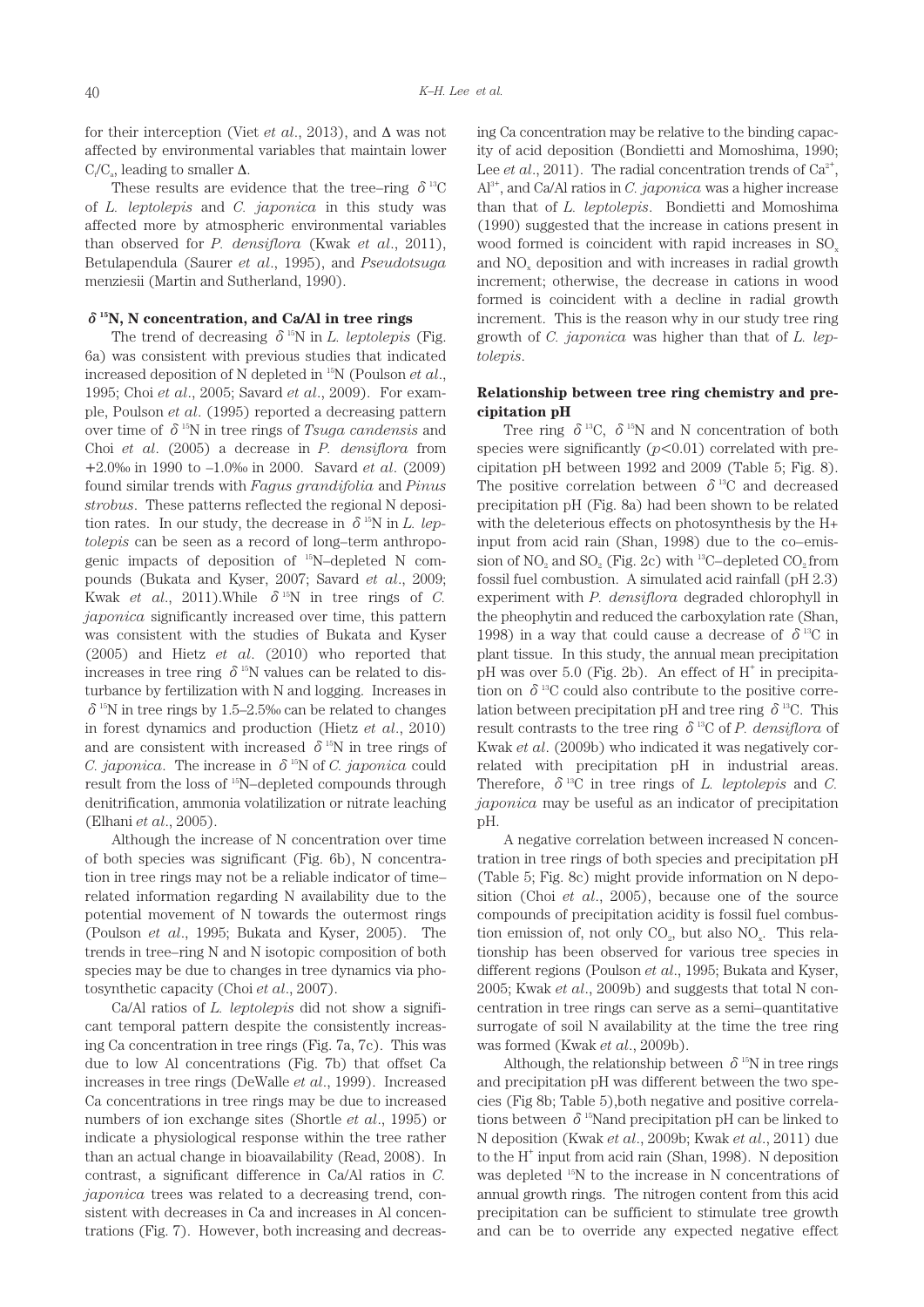(Shan, 1998). Thus tree ring  $\delta^{15}N$  and N concentrations of both species can reveal the historical precipitation pH.

The lack of correlation between tree ring Ca/Al ratios and precipitation pH in both species (Table 5) was probably due to the characteristics of the local environment and its pollution history (Read, 2008). Soil pH fluctuated from 4.00 to 4.35 (Table 1) and the soil was acidic (Ito *et al*., 2011) at the site. This suggested that soil acidification had progressed to some degree (Kwak *et al*., 2009a) and is consistent with previous findings for *Q. alba, Q. prunus* (Read, 2008), and *P. densiflora* (Kwak *et al*., 2011).

An equation of precipitation pH was correlated with tree–ring N of *L. leptolepis* and  $\delta^{15}N$  of *C. japonica* to estimate precipitation pH using tree–ring chemistry. These correlations reflected the influence of 15N–depleted N compounds deposited via precipitation (Kwak *et al*., 2009b). Decreasing precipitation pH (Fig. 2b) may reflect increased  $N$  deposition originating from  $NO<sub>x</sub>$  emissions that are known to be depleted in 15N relative to the soil mineral N due to soil acidification (Kwak *et al*., 2011) with an average pH of 4.35 (Ito *et al*., 2011). In our study, mean pH ranged from 4.00 to 4.35 (Table 1). Changes in regional H<sup>+</sup> or the soil pH can affect the  $\delta^{15}N$  value of nitrogen available to the tree (Bukata and Kyser, 2005) and may be attributed to changes in the nitrogen cycle (Choi *et al*., 2007). This has altered the growth and forest structure and function. However, the applicability of tree–ring N concentration and  $\delta^{15}N$  to estimate historical precipitation pH in forest ecology at the study site would be difficult to predict, because multiple stressors were acting in different directions on the  $\delta^{15}N$  values of bioavailable nitrogen (Bukata and Kyser, 2005).

#### CONCLUSION

Tree ring growth of both species was differently correlated with environmental factors. Annual ring growth rate of *C. japonica* was higher than that of *L. leptolepis*, because of species differences in the risk from the long– term effects of acid deposition from fossil fuel combustion. The decline in growth of *L. leptolepis* may be affected more by carboxylation rate rather than by stomatal conductance due to the effects of air pollution on C isotope discrimination that may lead to nutrient limitation. A better growth of *C. japonica* might be the interception of atmospheric pollutants, because increases in stomatal conductance enhanced photosynthesis by supplying CO<sub>2</sub>. Decreased  $\delta^{13}$ C in tree rings of both species at the site may reflect increased N deposition originating from NOx emission that is typically depleted in 15N due to soil acidification. The increase and decrease in Ca, Al cations and Ca/Al present in tree rings of *C. japonica* and *L. leptolepis* was coincident with increases and decreases in radial increment due to SO<sub>x</sub> and NO<sub>x</sub> deposition. Therefore, tree ring  $\delta^{13}C$ ,  $\delta^{15}N$ , and N concentrations may indicators for historical precipitation pH, because air pollutants affected  $\delta^{13}$ C and the mobility of N in tree rings provided information on N deposition from acid rain. However, estimation of historical precipitation pH was

difficult to apply to tree ring  $\delta^{15}N$  of *C. japonica* and N concentration of *L. leptolepis*, because of various impacts on  $\delta^{15}$ N values and N availability. The problem of acid deposition may reflect greater risk of decline in *L. leptolepis* forest than for *C. japonica* forest.

### ACKNOWLEDGMENTS

This study was supported by a grant (code: NRF– 2013R1A1A2064761) from National Research Foundation of Korea.

## REFERENCES

- Bondietti, E. A. and N. Momoshima 1990 A historical perspective on divalent cation trends in red spruce stemwood and the hypothetical relationship to acidic deposition. *Can. J. For. Res*., **20**: 1850–1858
- Bukata, A. and T. K. Kyser 2005 Response of the nitrogen isotopic composition of tree–rings following tree–clearing and land–use change. *Environ. Sci. Technol*., **39**: 7777–7783
- Bukata, A. and T. K. Kyser 2007 Carbon and nitrogen isotope variations in tree rings as records of perturbations in regional carbon and nitrogen cycle. *Environ. Sci. Technol*., **41**: 1331–1338
- Bytnerowicz, A., K. Omasa and E. Paoletti 2007 Integrated effects of air pollution and climate change on forests: A northern hemisphere perspective. *Environ. Pollut*., **147**: 438–445
- Chmura, D. J., P. D. Anderson, G. T. Howe, C. A. Harrington, J. E. Halofsky, D. L. Peterson, D. C. Shaw and J. B. St. Clair 2011 Forest responses to climate change in the north western United States: Ecophysiological foundation for adaptive management. *Forest Ecol. Manag*., **261**: 1121–1142
- Choi, W. J., S. X Chang and J. S. Bhatti 2007 Drainage affects tree growth and C and N dynamics in a Minerotropic Peatland. *Ecology*, **2**: 443–453
- Choi, W. J. and K. H. Lee 2012 A short overview on linking annual tree ring carbon isotopes to historical changes in atmospheric environment. *Forest Sci. Technol*., **8**: 73–78
- Choi, W. J., S. M. Lee, S. X. Chang and H. M. Ro 2005 Variations of δ13C and δ15N in *Pinus densiflora* tree rings and their relationship to environmental changes in Eastern Korea. *Water, Air, Soil Pollut*., **164**: 173–187
- Clark, D. A., S. C. Piper, C. D. Keeling and D. B. Clark 2003 Tropical rain forest tree growth and atmospheric carbon dynamics linked to interannual temperature variation during 1984–2000. *Proc. Na.t Acad. Sci*., **100**: 5852–5857
- DeWalle, D. R., J. S. Tepp, B. R. Swistock, W. E. Sharpe and P. J. Edwards 1999 Tree ring cation response to experimental watershed acidification in West Virginia and Maine. *J. Environ. Qual*., **28**: 299–309
- Elhani, S, J. M. Guehl, C. Nys, J. F. Picard and J. L. Dupouey 2005 Impact of fertilization on tree ring  $\delta^{15}N$  and  $\delta^{13}C$  in beech stands: a retrospective analysis. *Tree Physio.l*., **25**: 1437–1446
- Farquhar, G. D., J. R. Ehleringer and K. T. Hubick 1989 Carbon isotope discrimination and photosynthesis. *Ann. Rev. Plant Physiol. Plant Mol. Biol*., **40**: 503–537
- Farquhar, G. D., M. H. O'Leary and J. A. Berry 1982 On the relationship between carbon isotope discrimination and the intercellular carbon dioxide concentration in leaves. *Aust. J. Plant Physio*., **l9**: 121–37
- Feng, X.  $1998$  Long-term  $C/C_a$  responses of trees in western North America to atmospheric CO<sub>2</sub> concentration derived from carbon isotope chronologies. *Oecologia*, **117**: 19–25
- Hietz, P., O. Dünisch and W. Wanek 2010 Long term trends in nitrogen isotope composition and nitrogen concentration in Brazilian rainforest trees suggest changes in nitrogen cycle. *Environ. Sci. Technol*., **44**: 1191–1196
- Hirano, Y., T. Mizoguchi and I. Brunner 2007 Root parameters of forest tree as sensitive indicators of acidifying pollutants: a